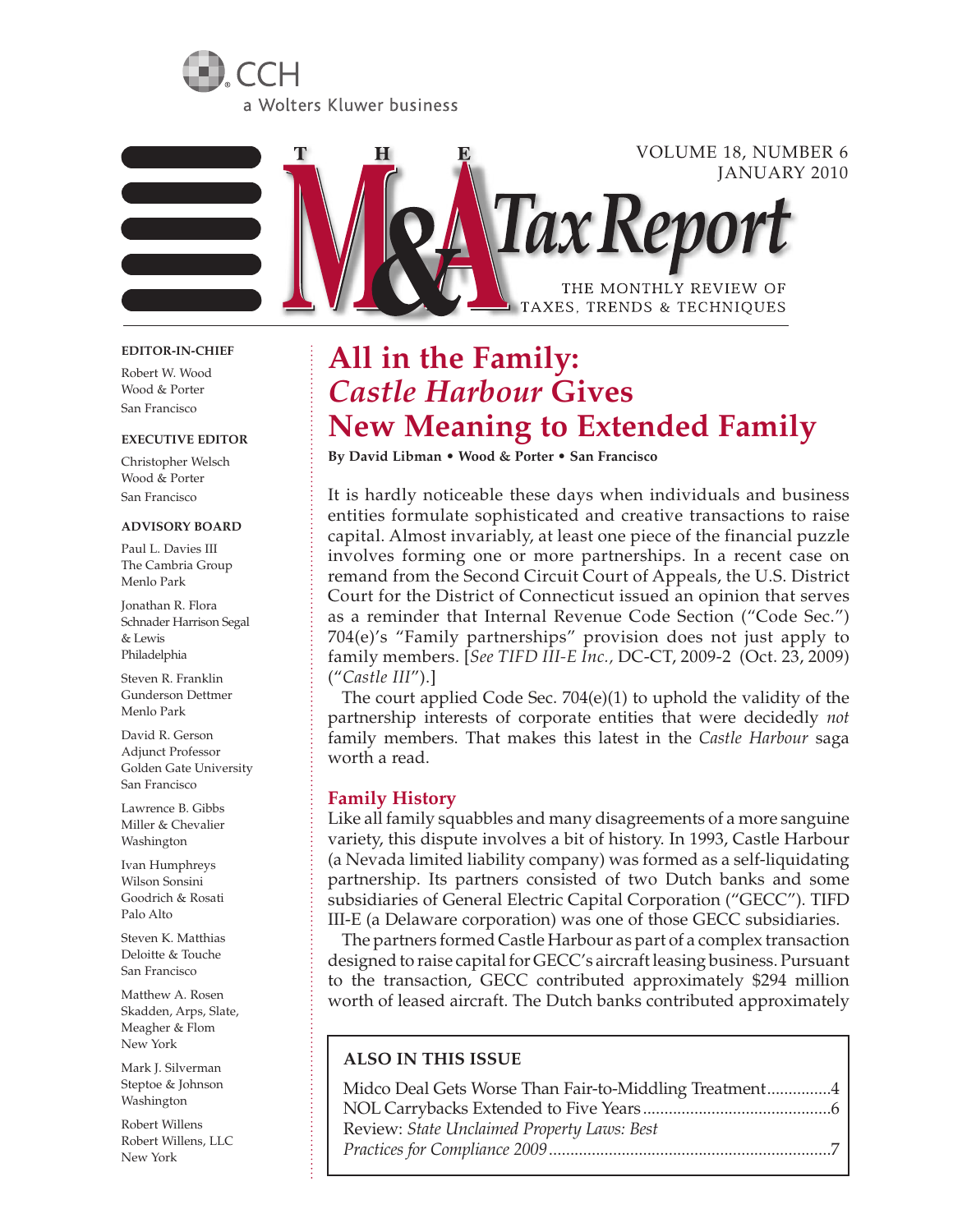\$117.5 million in cash. TIFD III-E was Castle Harbour's tax matters partner.

Castle Harbour's operating agreement allocated partnership income according to two defined categories: (1) operating income, and (2) disposition gains/losses. Operating income came from items such as rent and interest. Disposition gains and losses came from items such as the sales of aircraft.

The operating agreement entitled the Dutch banks to almost all of the operating income upside, plus a small portion of the disposition upside. The Dutch banks bore some, but only minimal risk, from operating or disposition losses. Furthermore, the operating agreement provided for an annual buyout of the Dutch banks' partnership ownership interests. Over time, it would essentially reduce the Dutch banks' capital interests to zero.

Castle Harbour filed partnership income tax returns from 1993 to 1998. In 1998, GECC



Email Alert for the Current Issue

**Sign Up Here...** CCHGroup.com/Email/Journals

bought out the Dutch banks, and the partnership liquidated. The Dutch banks were foreign entities not subject to U.S. income tax. Under the operating agreement's allocation method, these foreign entities were allocated much more of the partnership's taxable income than its book income. This allocation gave the Dutch banks \$310 million in taxable income. If that income had been allocated to GECC, it would have been required to pay approximately \$62 million in taxes.

## *Castle I*

In 2001, the IRS issued two notices of Final Partnership Administrative Adjustment (FPAAs) concerning Castle Harbour. The FPAAs attributed approximately \$310 million of additional income to TIFD III-E (Castle Harbour's tax matters partner), causing an additional tax liability of approximately \$62 million. TIFD III-E deposited the \$62 million with the IRS. TIFD III-E then sued for a refund in the U.S. District Court for the District of Connecticut. The results of that eight-day trial are reported at *TIFD III-E Inc.,* DC-CT, 2004-2, ¶50,401, 342 FSupp2d 94 (2004) (*"Castle I"*).

The district court held against the IRS. The FPAAs were in error said the court, and the IRS must refund the \$62 million plus interest. The district court determined that (1) Castle Harbour was not formed pursuant to a sham transaction; (2) the Dutch banks were partners rather than lenders both in economic reality and for tax purposes; and (3) the partner entities' allocation of Castle Harbour's income did not violate the "overall tax effect" rule of Code Sec. 704(b).

How does one determine the latter? Not surprisingly, that devolves to a facts-andcircumstances test. Code Sec. 704(b) will govern a partner's distributive share of income, gains, losses, deductions or credits if the partnership agreement fails to so provide, or does so in a manner lacking substantial economic effect.

## *Castle II*

On appeal, the Second Circuit held that the district court erred as a matter of law in rejecting the government's argument that the Dutch banks were not *bona fide* equity partners for tax purposes. *TIFD III-E, Inc.*, CA-2, 2006-2 ustc ¶50,442, 459 F3d 220, 231 (2006) ("*Castle*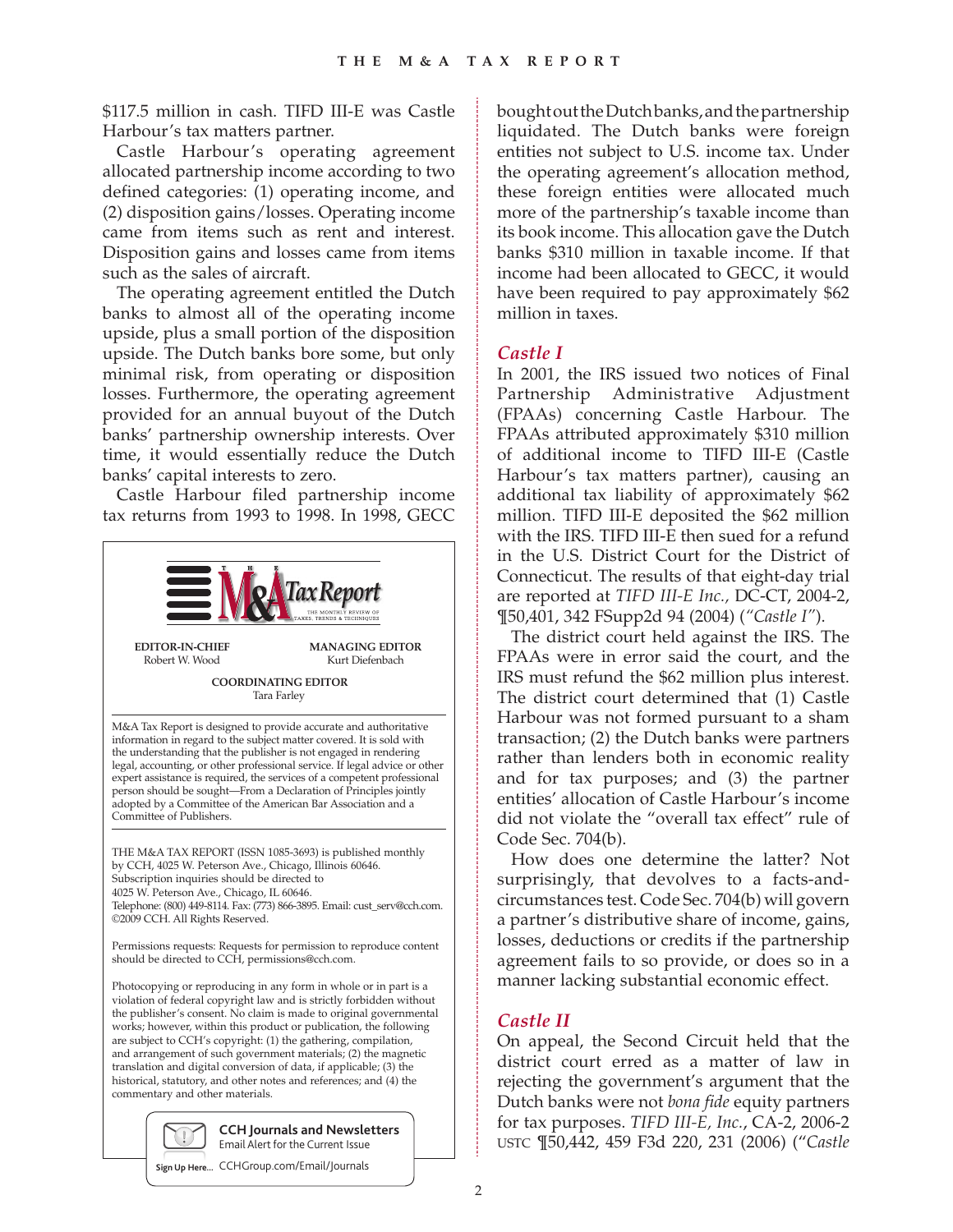*II*"). The Second Circuit found the error to be due to the district court's failure to fully consider the test set forth in the Supreme Court's decision in *W.O. Culbertson, Sr.,* CA-5, 52-1 ustc ¶9233, 337 US 733, 742 (1949).

Like a classic big Hollywood picture of the old days, none of us should forget *Culbertson.* There, the Supreme Court established the test for whether a true partnership exists for income tax purposes. One must consider *all*  the facts and circumstances.

That means that when considering the agreement, the conduct of the parties in the execution of its provisions, their statements, the testimony of disinterested persons, the relationship of the parties, their respective abilities and capital contributions, the actual control of income and the purposes for which it is used, and any other facts throwing light on their true intent, the parties in good faith and acting with a business purpose intended to join together in the present conduct of the enterprise. [*Culbertson*, 337 US, at 742.]

In *Castle II,* The Second Circuit noted its view that the district court did not err by applying the sham transaction test to the partnership. Rather, the Second Circuit believed that the district court erred by failing to apply the *Culbertson* test to the Dutch banks' partnership interests (after it had determined that that the taxpayer's characterization survived the sham test).

The Second Circuit remanded the matter for the district court to consider yet another possibility to uphold the partnership's validity: TIFP III-E's argument that Castle Harbour constituted a partnership under Code Sec. 704(e)—a family partnership provision.

# *Castle III*

On remand, the district court disagreed with the Second Court's conclusion that it had failed to apply the *Culbertson* analysis to address the question of whether the Dutch banks' interest constituted *bona fide* equity partnership participation. The district court noted that *Castle I* included a comprehensive discussion of the totality of the circumstances and of court decisions applying *Culbertson.* The district court emphasized that prior decisions considering *Culbertson* did not require a focus on whether the partnership interest constituted *bona fide* equity participation.

Nevertheless, Judge Stefan R. Underhill conceded that the Second Circuit "reached a different conclusion following its *Culbertson*  analysis than I reached following mine." [*Castle III,* at *\**4, note 1.] The district court then explained that the question remained open as to whether the Dutch banks constituted partners under Code Sec. 704(e)(1). Code Sec. 704(e) is titled "Family partnerships."

## **Who Is a Partner?**

Code Sec.  $704(e)(1)$  states that a person is recognized as a partner for tax purposes "if he owns a capital interest in a partnership in which capital is a material income-producing factor, whether or not such interest was derived by purchase or gift from any other person." Such persons can include individuals or business organizations. [*See Castle III,* at *\**57–58.] Despite Code Sec. 704(e)'s "Family partnership" moniker, Code Sec. 704(e)(1) may apply to situations where the partners have no familial relationship. [*Castle III*, at \*55–56.]

Indeed, Code Sec. 704(e)(1) sets forth an objective test for determining a partner's status. If the person owns a capital interest in a partnership in which capital is a material income-producing factor, that person is a partner. That means the person is taxed as one for federal income tax purposes.

# **Three-Part Test**

The district court analyzed each prong of this three-prong test. First, the district court determined that the Dutch banks were the "real owners" of their partnership interests. It noted that the Dutch banks had no guaranteed return on their investment in Castle Harbour.

Moreover, even though other partners had primary control and management over the partnership, the Dutch banks had a right to force its liquidation. The Dutch banks also had real participation (although not a substantial participation) in the partnership's management. The Dutch banks were also consistently treated as partners with ownership interests.

Second, the district court assessed whether the Dutch banks had a capital interest in Castle Harbour. It noted that for purposes of Code Sec. 704(e), a capital interest exists when the assets of the partnership are distributable